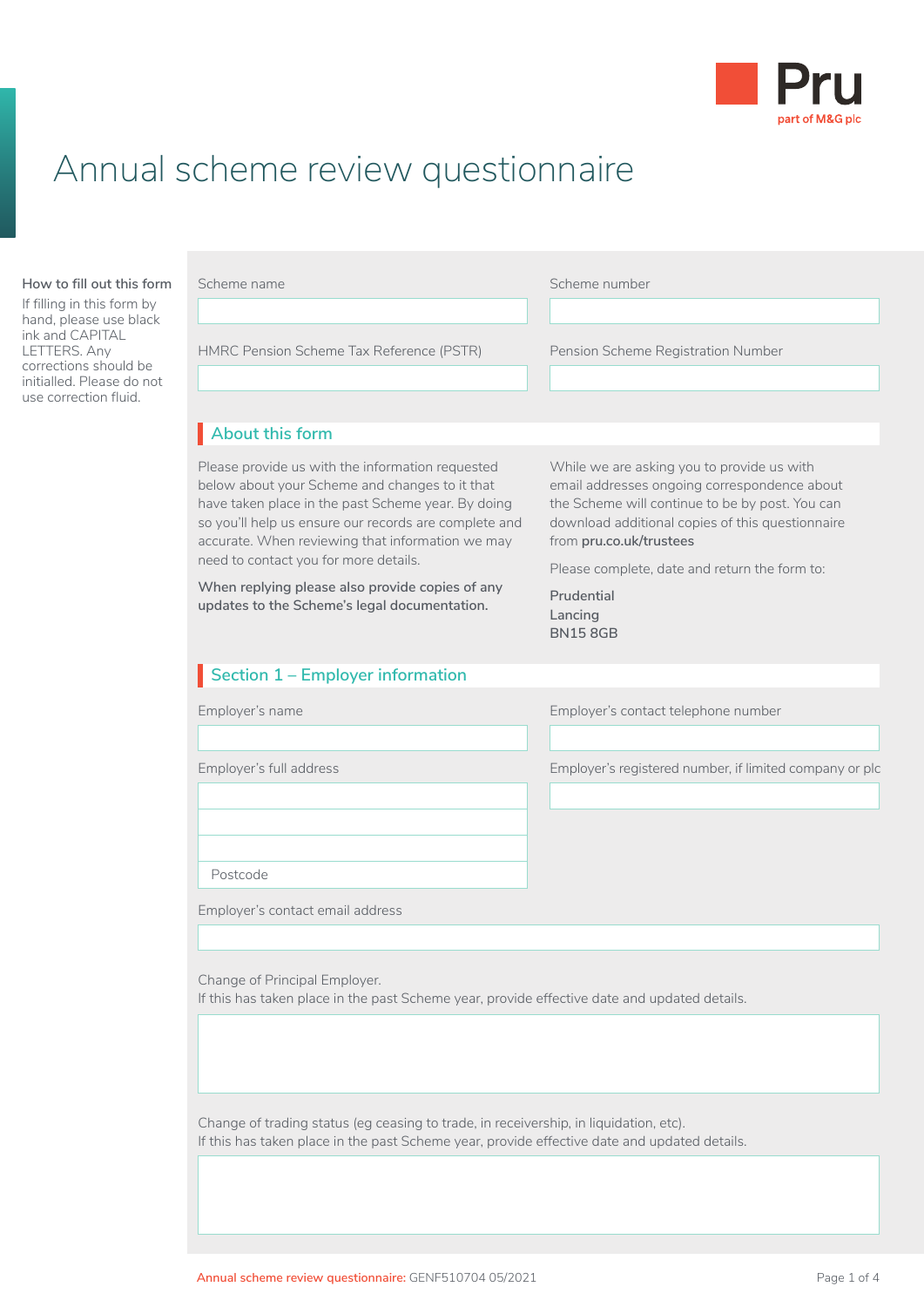## **Section 1 – Employer information – continued**

Change of employer status (eg sole trader to partnership, or limited company to plc). If this has taken place in the past Scheme year, provide effective date and updated details.

If the employer is a partnership, have any of the partners changed? If this has taken place in the past Scheme year, provide effective date and updated details, include their names and addresses.

## **Section 2 – Trustee information**

**If the Employer is the sole Scheme Trustee, tick this box and move onto Section 3 where only one set of signatures is needed.**

**Complete this section if there are Scheme Trustees other than the Employer.**

| Trustee's full name             | Trustee's contact telephone number                     |
|---------------------------------|--------------------------------------------------------|
|                                 |                                                        |
| Trustee's full address          | Trustee's registered number, if limited company or plc |
|                                 |                                                        |
|                                 |                                                        |
| Postcode                        |                                                        |
| Trustee's contact email address |                                                        |
|                                 |                                                        |
|                                 |                                                        |
| Trustee's full name             | Trustee's contact telephone number                     |
|                                 |                                                        |
| Trustee's full address          | Trustee's registered number, if limited company or plc |
|                                 |                                                        |
|                                 |                                                        |
| Postcode                        |                                                        |
| Trustee's contact email address |                                                        |
|                                 |                                                        |
|                                 |                                                        |
| Trustee's full name             | Trustee's contact telephone number                     |
|                                 |                                                        |
| Trustee's full address          | Trustee's registered number, if limited company or plc |
|                                 |                                                        |
|                                 |                                                        |
|                                 |                                                        |
| Postcode                        |                                                        |
| Trustee's contact email address |                                                        |
|                                 |                                                        |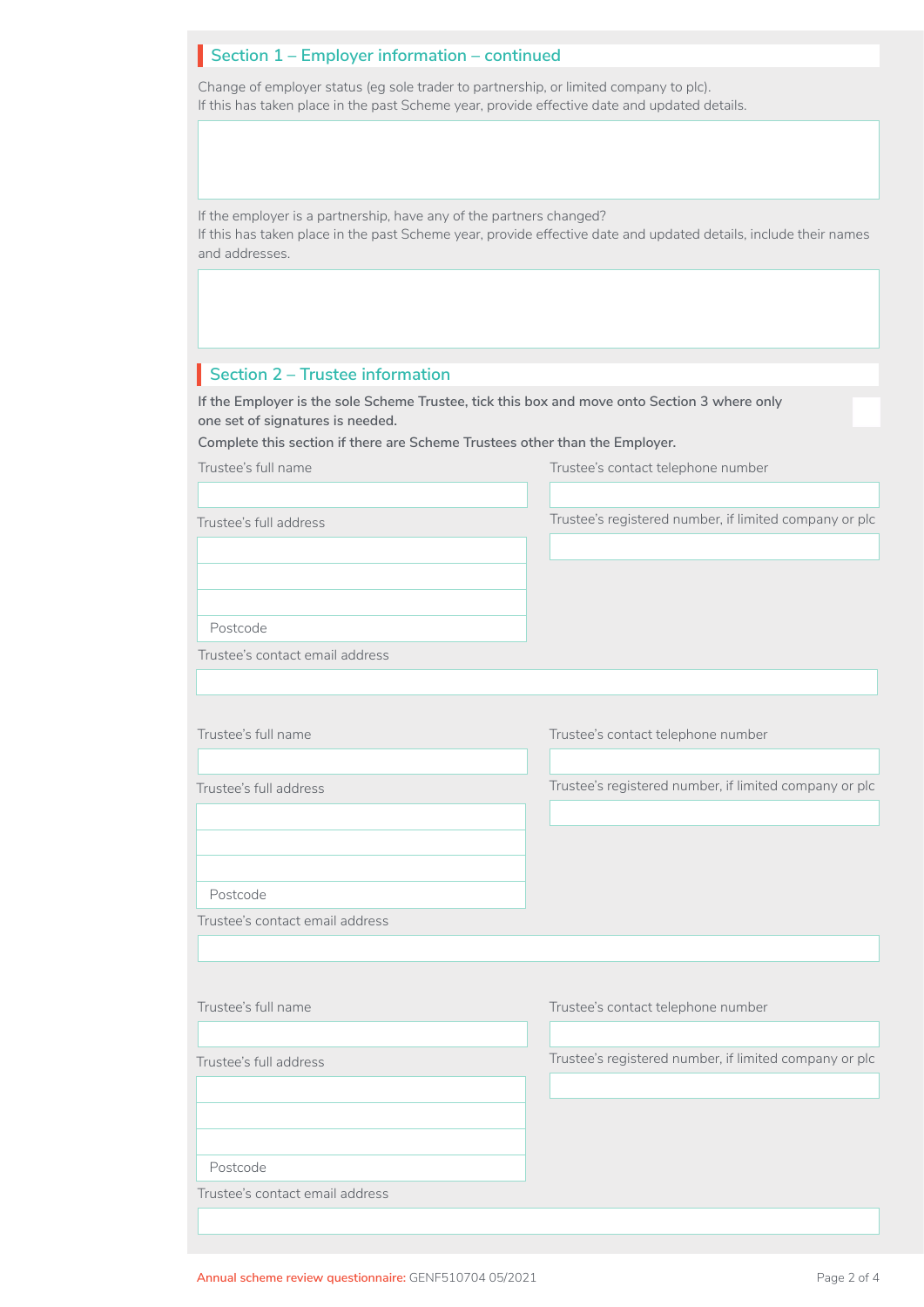## **Section 2 – Trustee information – continued** I

| Trustee's full name                                                                                        | Trustee's contact telephone number                                                      |
|------------------------------------------------------------------------------------------------------------|-----------------------------------------------------------------------------------------|
| Trustee's full address                                                                                     | Trustee's registered number, if limited company or plc                                  |
|                                                                                                            |                                                                                         |
| Postcode                                                                                                   |                                                                                         |
| Trustee's contact email address                                                                            |                                                                                         |
|                                                                                                            |                                                                                         |
| Provide the following information about any changes to Trustees in the past Scheme year                    |                                                                                         |
| Effective date of change                                                                                   | Nature of change - appointment or resignation                                           |
| M<br>D<br>D.<br>M<br>Y<br>Y.<br>Y                                                                          |                                                                                         |
| Trustee's full name                                                                                        | Trustee's registered number, if limited company or plc                                  |
|                                                                                                            |                                                                                         |
| Trustee's full address                                                                                     | Confirmation if a copy of deed is enclosed;<br>records cannot be updated without a copy |
|                                                                                                            |                                                                                         |
| Postcode                                                                                                   | Confirmation if a specimen deed is required                                             |
| Please continue on a separate sheet of paper, if necessary.                                                |                                                                                         |
| Section 3 – Declaration                                                                                    |                                                                                         |
| Once this document has been fully completed, the                                                           | We undertake to inform Prudential immediately:                                          |
| following declaration must be signed by:<br>Two representatives of the Employer and, if the                | (i)<br>of any change of name and/or address of any<br>employer or Trustee;              |
| Employer is not also the Scheme Trustee, also by all<br>the other Trustees of the Scheme (or an authorised | (ii) any change of employer under the Scheme;                                           |
| representative), in the space provided.                                                                    | (iii) the proposed appointment of any new Trustee to<br>the Scheme;                     |
| Please remember to date the form.                                                                          | (iv) the removal or resignation of any existing                                         |
| We the undersigned confirm the information provided<br>in this questionnaire is true and correct.          | Trustee; and                                                                            |
|                                                                                                            | (v) any other material Scheme change eg change of<br>Scheme name.                       |
| Full name                                                                                                  | Full name                                                                               |
|                                                                                                            |                                                                                         |
| Position                                                                                                   | Position                                                                                |
|                                                                                                            |                                                                                         |
| Signature                                                                                                  | Signature                                                                               |
|                                                                                                            |                                                                                         |
| For and on behalf of the Employer<br>(and Scheme Trustee, if appropriate)                                  | For and on behalf of the Employer<br>(and Scheme Trustee, if appropriate)               |